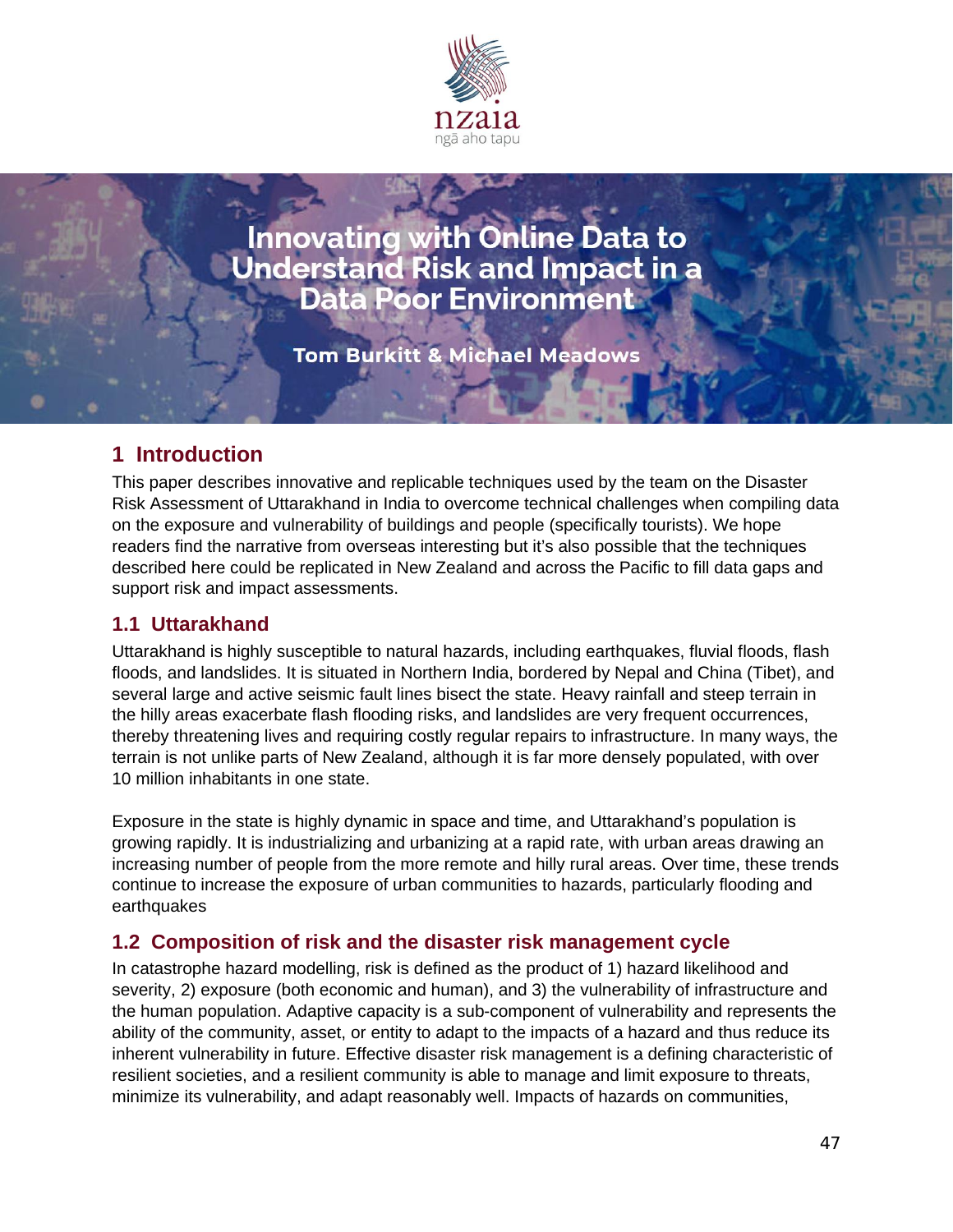

economies, and systems are both direct and indirect, and probabilistic risk assessment aims to understand these impacts and identify which factors contribute most to the overall risk for a given location, type of asset, community or source of revenue.

A useful cyclical framework for Disaster Risk Management is illustrated in Figure-1. This is, in theory, a virtuous and fully integrated cycle, where improvements in each phase of the cycle should increase resilience in communities over time, and risk assessment and analysis are components of mitigation in the cycle. Effective mitigation defines actionable mid to long term responses and interventions to minimize the risk posed by uncertain future events.



Figure-1. A schematic representation of the Disaster Risk Management Cycle (from Alexander, D.E., Principles of Emergency Planning and Management, Oxford University Press Inc, USA, 2002)

## **2 The Disaster Risk Assessment of Uttarakhand**

Hazards themselves are very difficult or, in the case of earthquakes, presently impossible to prevent from occurring or to mitigate or control directly. In Uttarakhand, the priority of the World Bank-funded "Disaster Risk Assessment of Uttarakhand" project was to reduce risk and build resilience by focusing on reduction of *exposure* and *vulnerability*, whilst exploring how to build adaptive capacity.

There is a very high dependency on primary and secondary data for the hazard modelling and for the development of the exposure and vulnerability data sets, and risk assessments often stimulate innovation in data acquisition. The approach adopted was to leverage trusted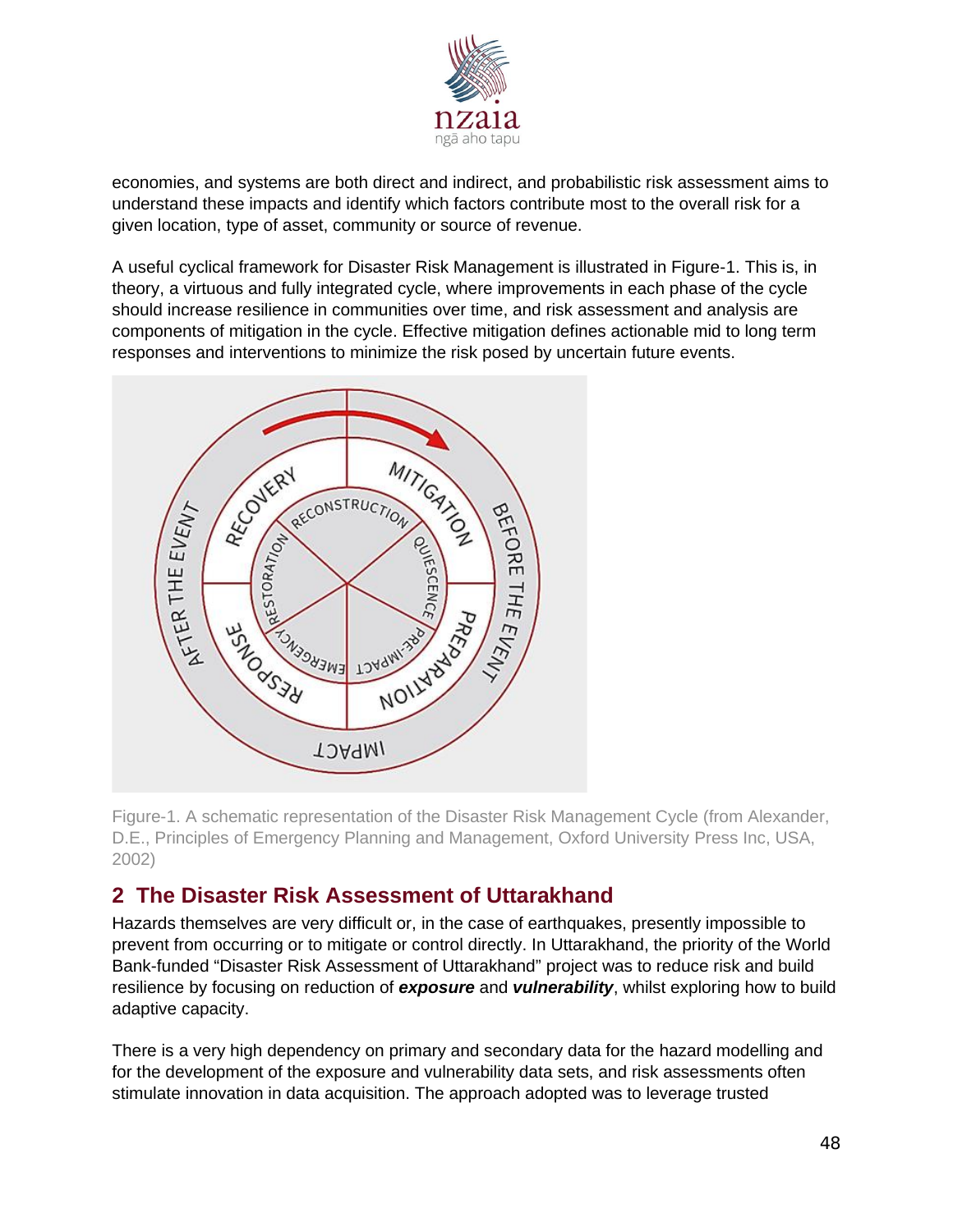

secondary sources of data as much as possible, but that presented a huge challenge in itself as most available data lacked either completeness or coverage. This article presents examples of two techniques that were used during the study to build adequate building exposure datasets (with appropriate detail and state-wide coverage), and to understand the spatial and temporal distribution of tourists.

# **3 Innovative Approaches to Scaling-Up Exposure Data**

Two specific technical challenges that the project faced were 1) to ensure sufficient coverage of building-level information and b) to understand the movement (spatial and temporal) of tourists across the state.

### **3.1 Predictive analysis of building typologies and vulnerabilities across the state**

The predominant building types in a settlement (town or village) heavily influence its risk profile. For this reason, it was essential to identify the various building typologies found around the state and then map their distribution in as much detail as possible.

Based on preliminary field surveys and consultation with local experts, we confirmed fifteen (15) typologies or structural classes as being sufficiently representative of the state's structural diversity. Vulnerability curves were developed for each typology in order to estimate the expected damage resulting from the different levels of hazard intensity, measured in Peak Ground Acceleration (PGA) for earthquakes and water depths and velocities for flooding.

The remaining and formidable challenge was to map the distribution of each typology across the entire state and to do this rapidly and with sufficient accuracy. This was not possible using field surveys alone given the short timeframe, and attempts to map each typology individually using remotely-sensed imagery failed, due primarily to the lack of a correlation between typology and roof material (or any other building property visible from space) as well as the prohibitively high cost of high-resolution imagery.

Instead, the project team built a web-based collaborative and "crowd-sourcing" application, whereby trained volunteers quickly traced and demarcated built-up areas and isolated building clusters manually, using a backdrop of lower-resolution yet appropriate and freely available satellite imagery. Within five weeks, building clusters in over 73,000 tiles were digitized successfully. Systematic quality assurance measures ensured the reliability of this impressively detailed dataset of built areas and building clusters across the whole state.

The team then developed random forest regression models (a machine learning algorithm consisting of decision tree ensembles) to predict the relative proportion of building types in any given building cluster. The model was trained and validated using 23,000 individual building surveys from 425 towns/villages across all 13 districts in the state, selected to ensure coverage of the full diversity of the state's buildings (in urban and rural areas, hills and plains, accessible and remote).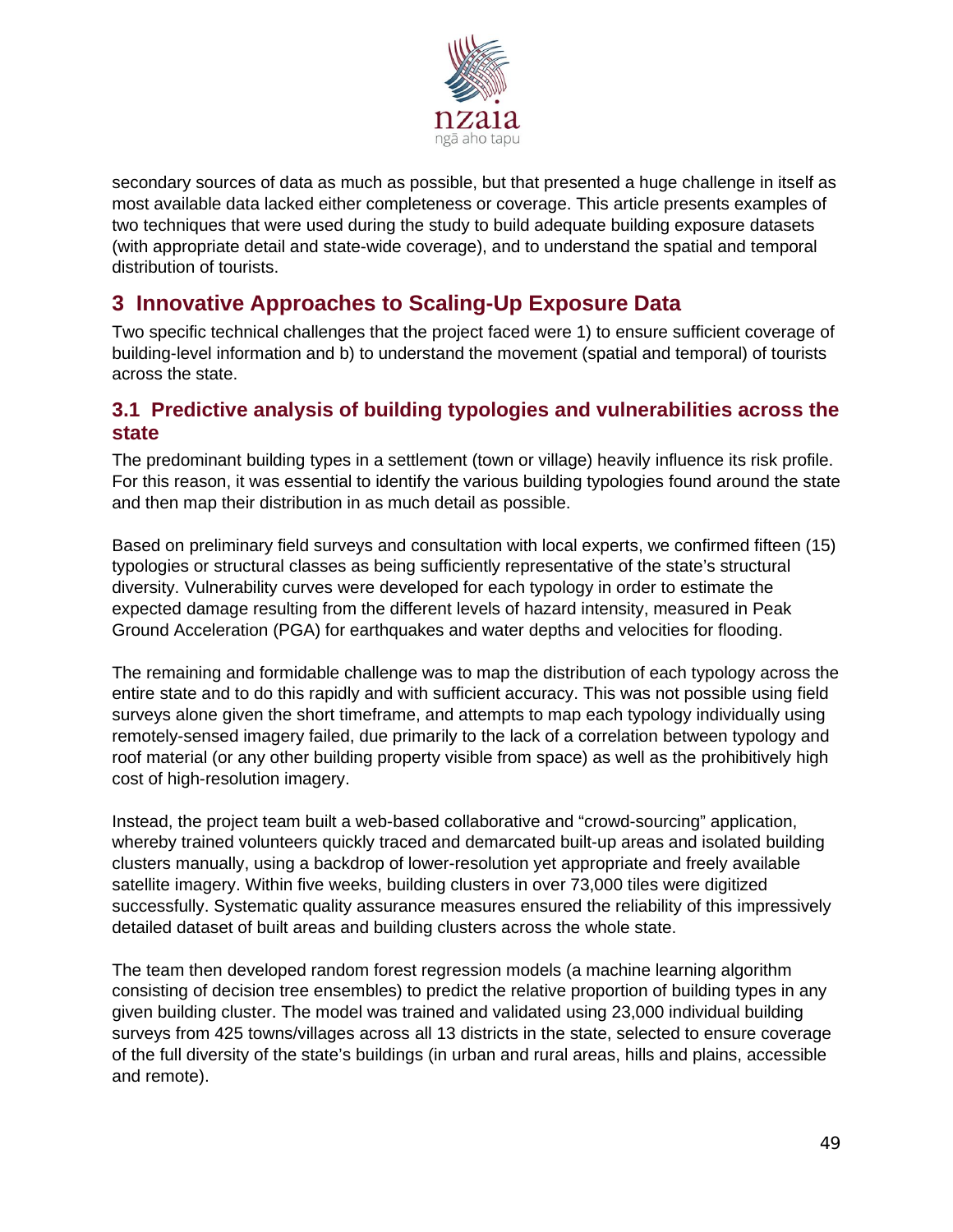

Inputs to the model consisted primarily of aggregated responses to the most recent Census (quantitative and qualitative), supplemented by remotely-sensed datasets related to economic activity (such as night-time light levels). Predictions made for each of these Census aggregation units (i.e. the expected distribution of building typologies in that "block") were then dasymetrically mapped to the building cluster polygons digitized within that block (proportionate to their area), generating high-resolution maps of building distribution across the entire state.

In a relatively short period of time, that approach enabled the project team to produce a detailed map of Uttarakhand's structural diversity; an essential component for the state-wide risk assessment. Figure-2 illustrates an example of the final output and how the information could be aggregated up from building cluster to different scales.



Figure-2. Results of the predictive model for building typology distribution and exposure.

## **3.2 Web crawling to expand understanding of tourist exposure**

Official statistics exist giving the number of total annual visitors for major tourism destinations, but that data provided no information about the spatial and temporal distribution of tourists over the course of a year or where they may cluster. Additionally, Uttarakhand lacks a geospatial inventory of hostels, hotels, and guesthouses.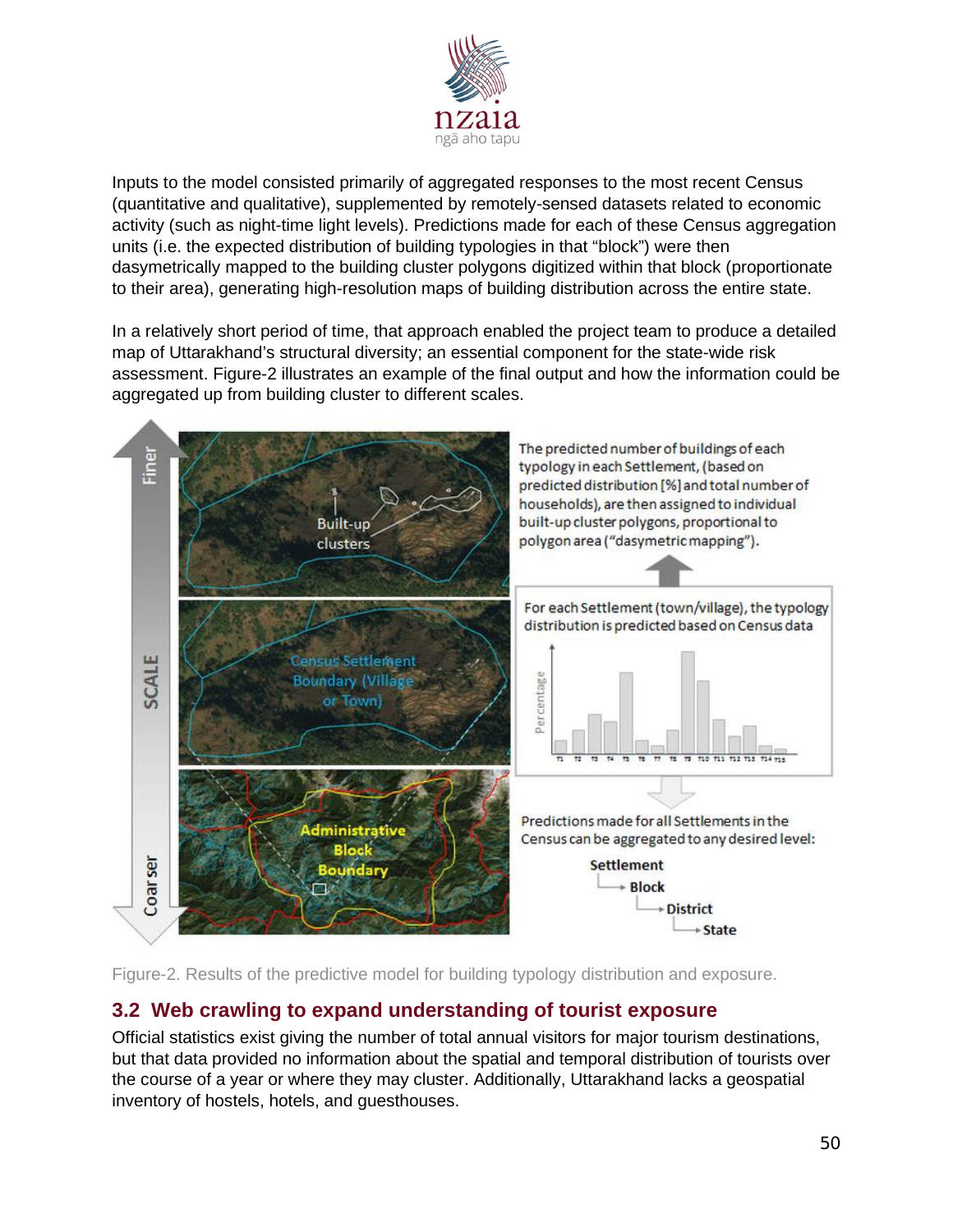

The approach to overcome these limitations quickly was to mine the wealth of information freely available online, focusing on booking/review websites (such as TripAdvisor and Booking.com) and anonymized metadata from social media sites hosting photos (Flickr). These data sources have inaccuracies, but they have proven to have usable and valuable metadata, good scale and coverage in 2017 (that coverage is growing), and they have proven sufficiently reliable for defining aggregated zones or "hotspots" of tourism activity in spatial and temporal terms. The data of these zones were corroborated by other sources and through stakeholder consultation.

From geotagged and public photos hosted on Flickr, selected metadata were extracted: location coordinates (and precision), date, time, and categorization of the establishment or site. For all attractions found on booking/review websites (points of interest, hotels or restaurants), we extracted location coordinates as well as the number of reviews (as a rough indication of popularity) and a qualitative measure of how expensive that site was (relative to other options in the state). The team processed the data to remove duplicates and ignore outliers for location, but most inaccuracies were tolerable given that the intention was to derive 'activity zones' (based on kernel density functions) rather than precise points for specific establishments.



Figure-3: Example of cluster for establishments extracted from Trip Advisor. Marker size is proportional to the number of reviews, an indicator of popularity.

An increasing number of photographs are posted to social media sites on a daily basis, and many of these photographs have embedded metadata showing exactly where and when the photo was taken. For tourist exposure assessments, these can be a valuable resource, so long as care is taken to ensure privacy is respected and data are aggregated before use. While most social media platforms now strip out this metadata information by default, others retain it or leave it up to the person uploading the photograph to decide. An example of the latter type is Flickr, where users have uploaded almost 55,000 geotagged photographs taken in different parts of Uttarakhand, providing a fascinating insight into the attractions and events frequented in recent years.

As an example, Figure-4 shows all geotagged photographs taken in the month of October, in and around the towns of Haridwar and Rishikesh, which are significant sites of Hindu pilgrimage. Individual photograph locations are shown as white points, while the hexagonal bin heatmap indicates relative concentrations of tourism activity in the area.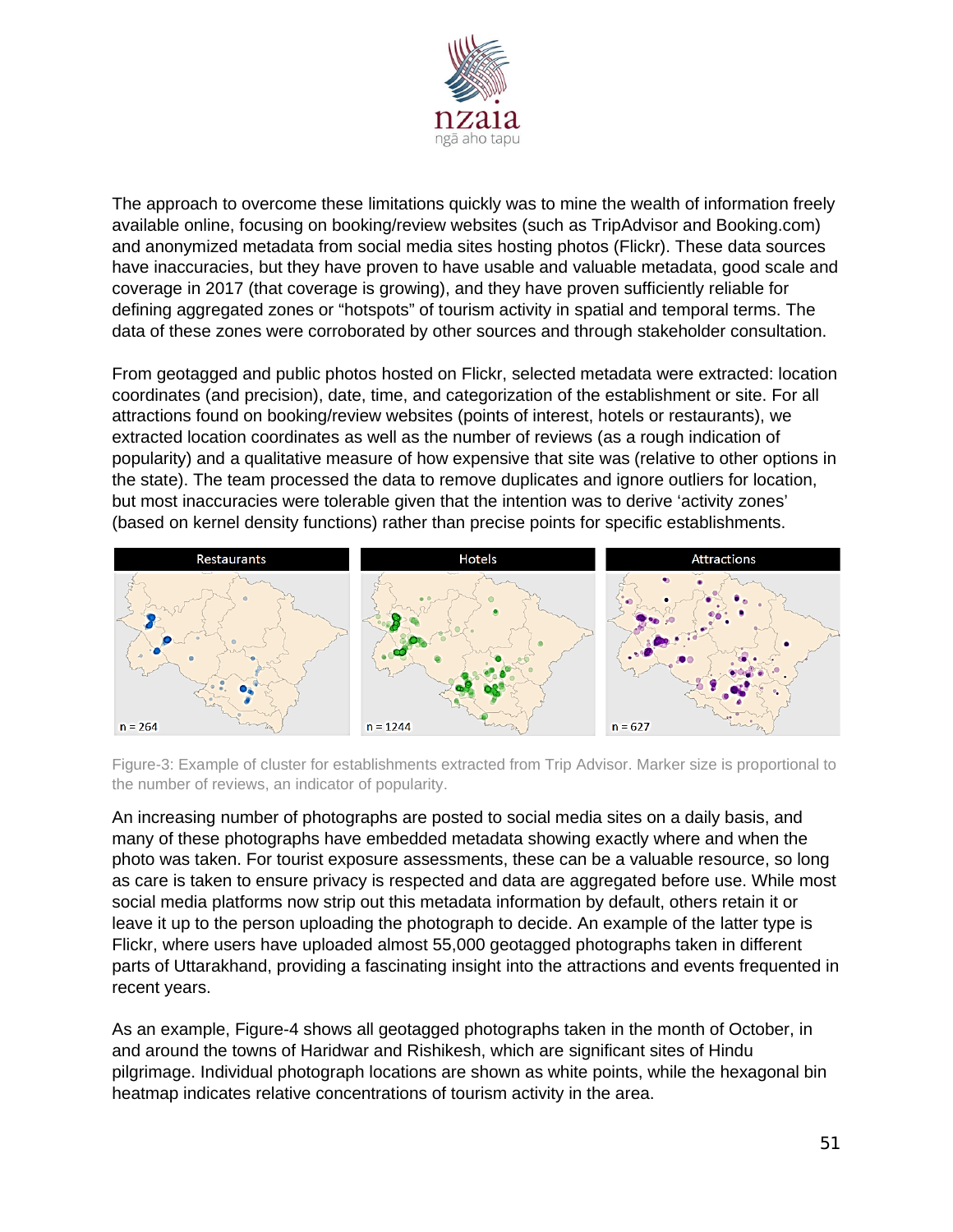

As is the case for information extracted from booking/review websites, the quality of metadata for photographs was variable and there were some limitations. For example, they did not necessarily correspond to tourist activity, as local people who want to share an interesting aspect of their own town or village would also take photos. Additionally, the useful data was limited to those individuals with access to a GPS-enabled device such as a smartphone, meaning only a subset of the entire tourist population was represented. The data also only indicated locations deemed "photo-worthy", rather than representing a full log of everywhere that tourists might spend their time while travelling around the state.

Despite these limitations, these datasets have both provided useful information on likely tourist distributions that would otherwise be difficult or impossible to estimate (such as tea-shops along mountain highways, perched over precipitous drops to take advantage of the views, as highlighted by dense clusters of photo points). By using relative densities of hotels, photographs, etc. rather than absolute numbers, it was possible to define and differentiate tourism activity zones with a reasonable degree of confidence.



Figure-4: Geotagged photographs (white spots) as a proxy of tourism spatial and temporal clustering in the urban areas of Rishikesh and Haridwar in October. Hexagon colour represents density of photographs and the scale is logarithmic.